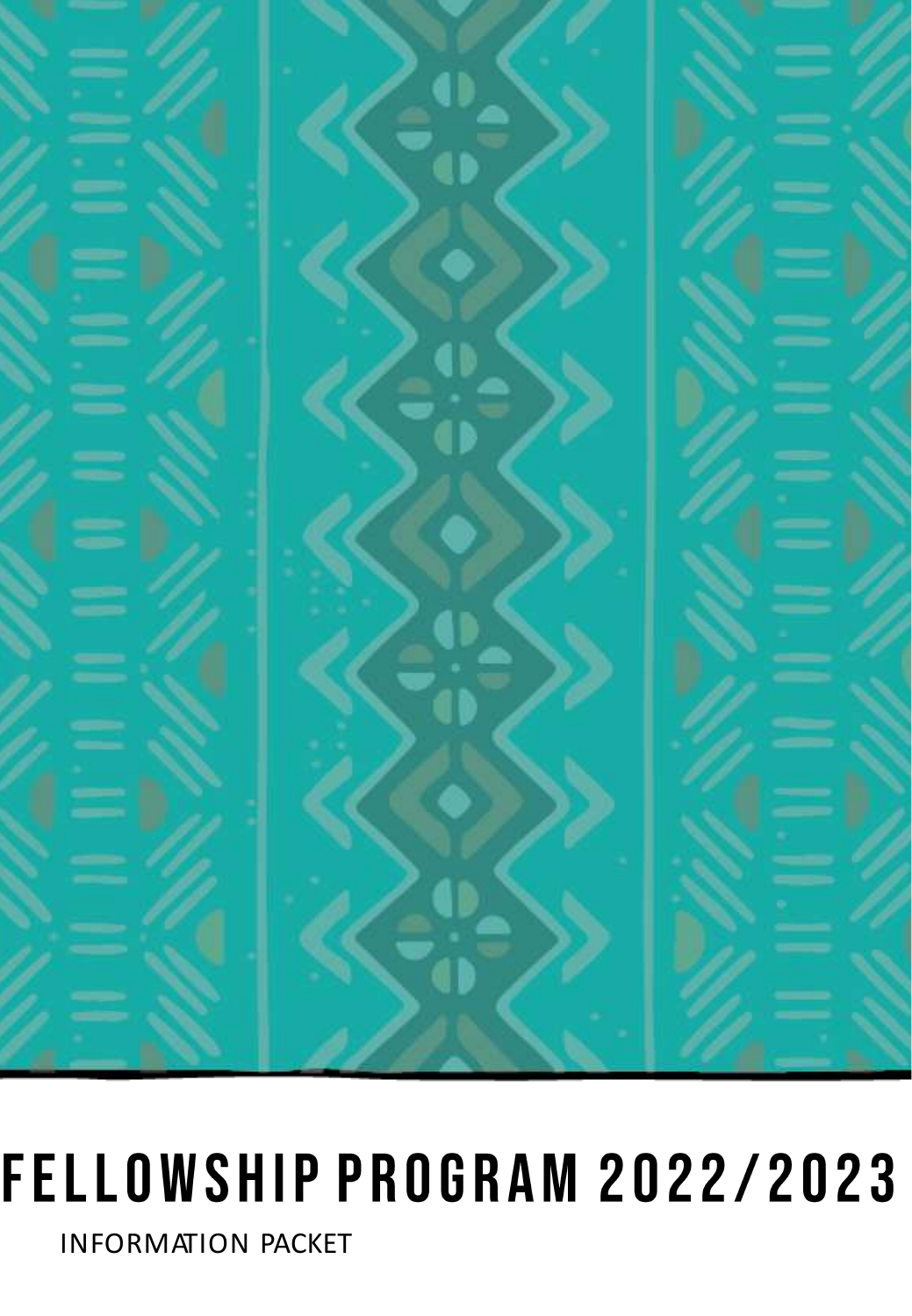

OMLA intends to harness the positive energy of youth and help train a whole new generation of leaders in Africa who can help put the continent on a more sustainable course.

By 2030, we will have raised one million young leaders who will be **CONNECTED**, **INSPIRED**, and **EMPOWERED** to transform Africa starting from their local communities.

## <u>THE OMLA FELLOWSHIP...</u>

…is the beginning of a journey towards transforming Africa by Africans.

…is equipping young leaders with practical skills in transformative and sustainable leadership, as well as tools for innovation and social entrepreneurship, which will allow them to become trainers of new leaders in their respective countries.

…will help to raise one million Nelson Mandelas on the continent by 2030.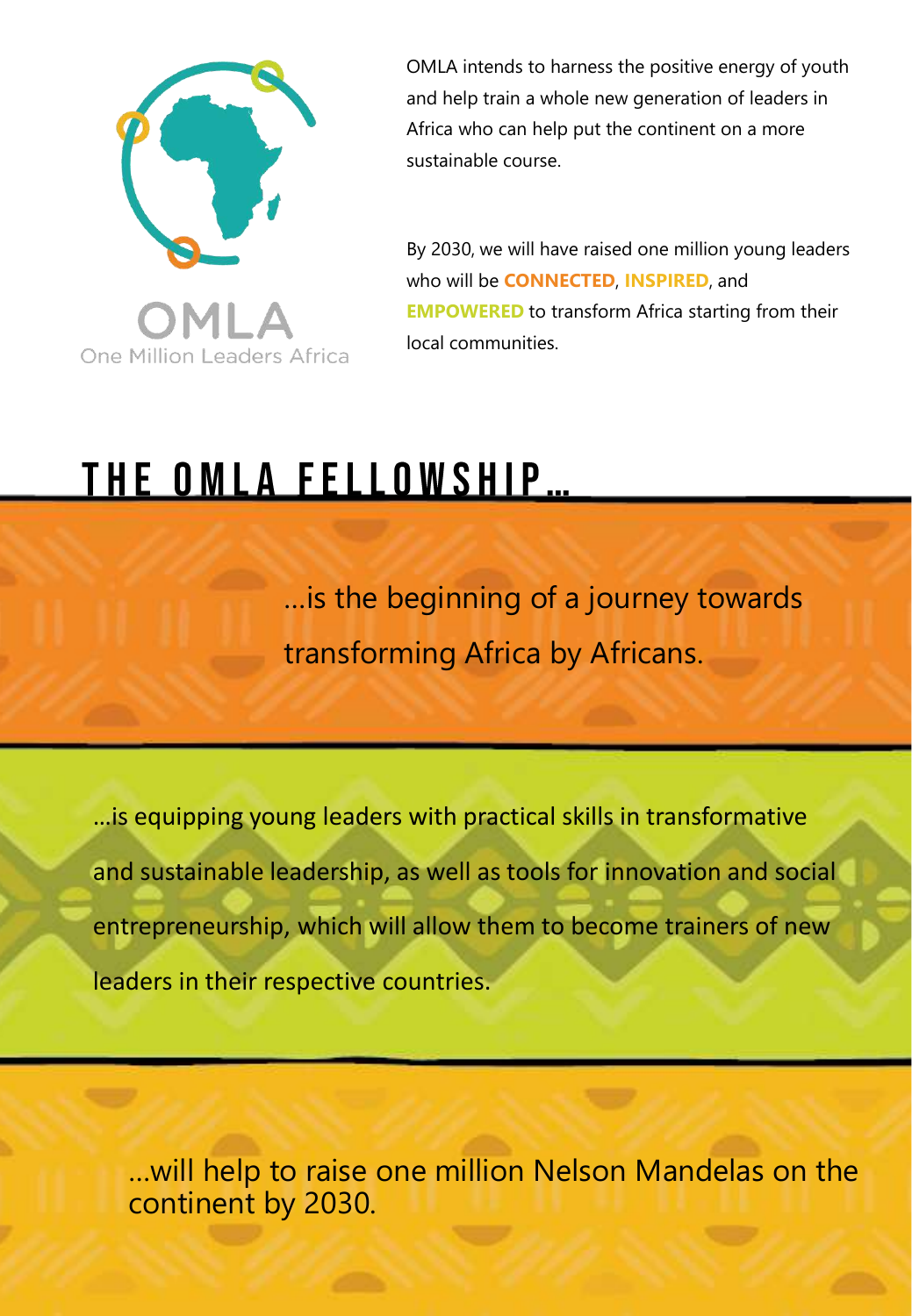## FELLOWSHIP PROGRAM 2023

OMLA fellows are trained in **Leadership for a better future**, **Sustainability**, **Social innovation and Social entrepreneurship.**

#### **Fellow's call**

OMLA Fellows are selected from across Africa. We look for young people who aspire to build a movement of youth working for change in communities across Africa.

### **Fellow's training**

They attend two (2) months virtual training.

### **Fellow's challenge**

After the training, each fellow will train and mentor fifty (50) young people (OMLA Stars) - who aspire to create social projects within their communities for nine (9) months.

### **Stars training**

During the nine (9) months of OMLA Stars training and community projects, fellows will attend virtual OMLA Masterclasses and complete monthly assignments.

### **Stars challenge**

Fifty (50) OMLA Stars under the mentorship of each fellow will be grouped into teams of ten (10) stars per team, making a total of five (5) star teams under a fellow. Each of these Star teams will receive a grant for the community projects they will undertake and recruit 50 young people in their communities called STARLETS to be trained as well.

### **Fellow's support**

The fellows receive monthly running costs during the fellowship year and a stipend at the end of the pilot program.

### **Alumni community**

At the end of the Fellowship Year, the Fellows, Stars and the Starlets become part of a lifelong OMLA Alumni community that offers several opportunities.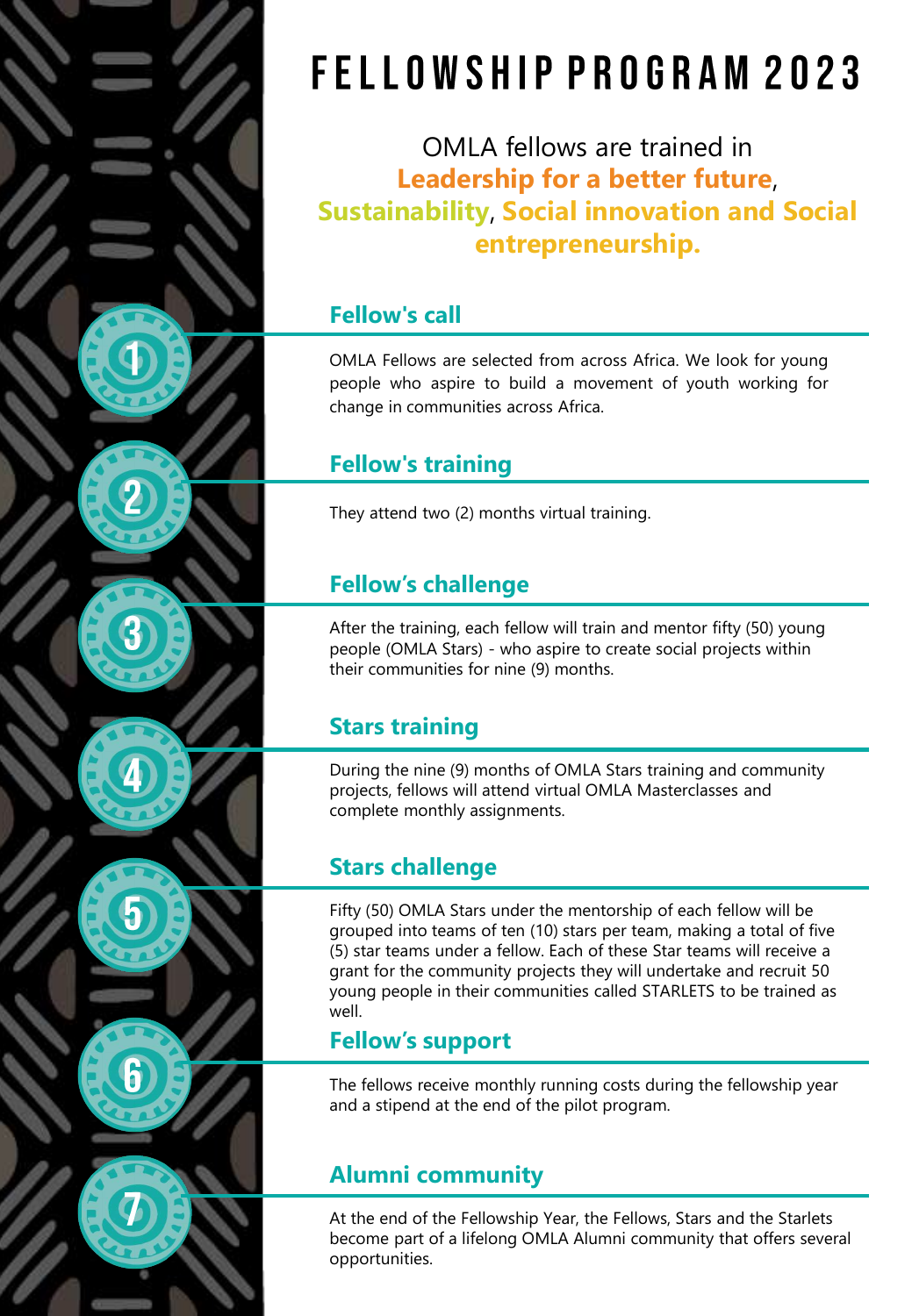## WHO BECOMES OMLA FELLOW AND **HOW WE CHOOSE THEM?**

### **We are looking for young Africans...**

... Who have an undying passion to transform Africa - meaning that in **everything you do you act with the OMLA core values – I A M S E T to transform** 



#### **Integrity**

You are an ethical social change maker. **I**



#### **Accountability**

You are accountable for the change you want to see in your community and Africa.



#### **Sustainability**

You are not borrowing resources from future generations but rather conserving resources for the utmost good of all.



#### **Excellence**

You do not only want Africa and Africans to survive but excel.



#### **Modesty(humility):**

You carry the humility of Nelson Mandela – he had extraordinary self-confidence and pride, not in individual achievement but in collective achievements.



#### **Teamwork**

You bring other young Africans together to make change happen on the continent. Work well with others who have very different perspectives and experiences.



### **…Who have led a social change project that is, for a sustained period, you have:**



- Recognized a social problem in your community.
- Explored the social problem to understand its root causes and come up with a solution.
- Developed a team and worked with them to create a plan for solving the problem.
- Created a social project with a solution that birthed meaningful and measurable change in the society.

Please understand that a successful social project does not have to be big in terms of size or impact.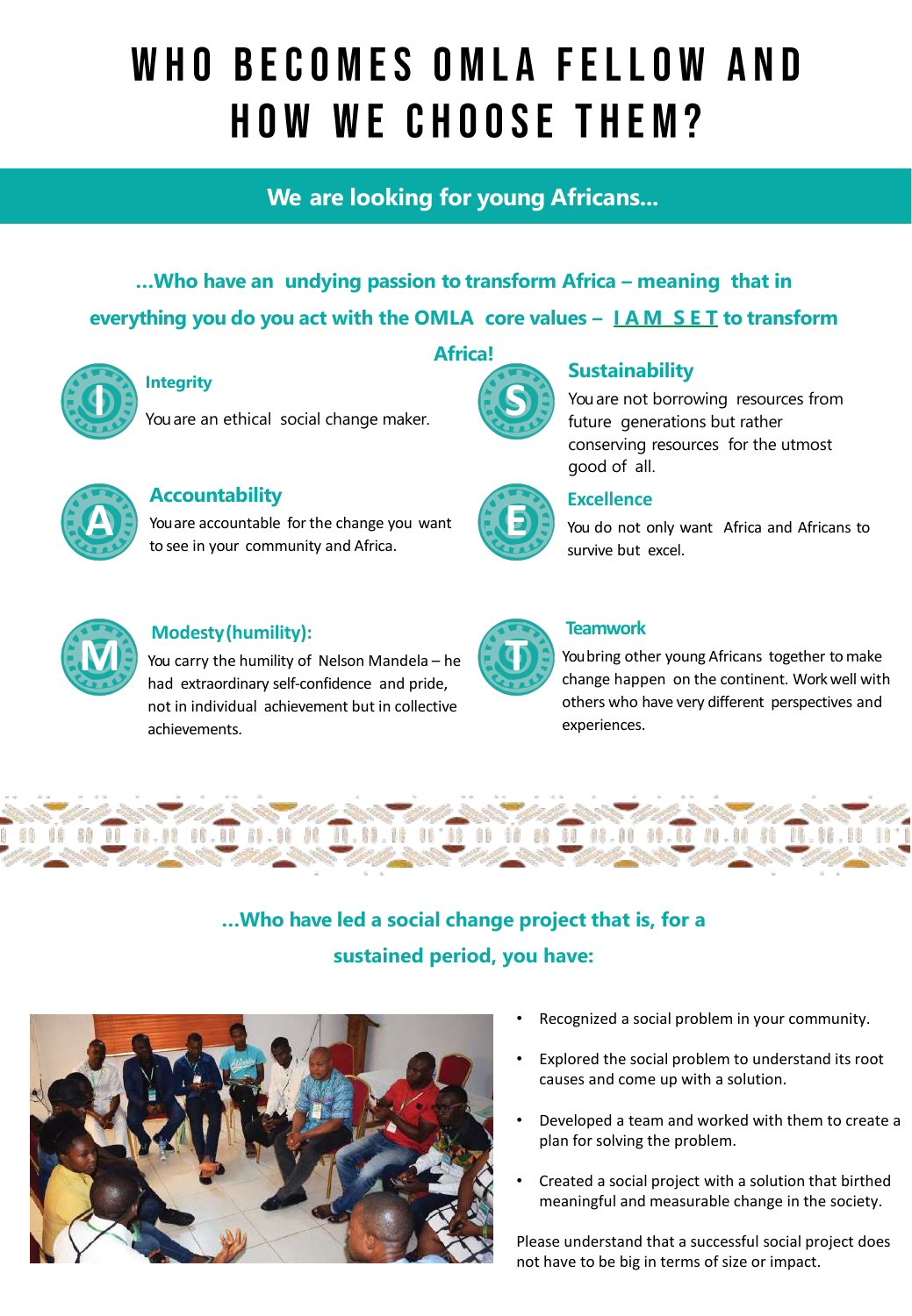## WHO BECOMES OMLA FELLOW AND **HOW WE CHOOSE THEM?**

#### **We are looking for young Africans...**

#### **…Who is a youth leader that**:

- Has confidence and can mobilize, bond with, and build relationships with young people.
- Can communicate clearly and engagingly with young people.
- Has a track record of empowering and inspiring other young people to become leaders themselves.





### **…Who can lead OMLA trainings and projects in their region – which implies you will:**

- Recruit, train, and mentor (using the OMLA Fellow's Manual) 50 young people in your region for 9 months.
- Coordinate the social projects to be started and run by these young people, also process and manage mini-grants allocated to the OMLA Stars.
- Work with other OMLA fellows from across the continent to implement OMLA activities.
- Can successfully manage multiple projects, prioritizing and paying attention to detail.
- Be creative, flexible, and open to change.
- Be comfortable with doing your work online as well: for example, you will have to register your OMLA Stars on the OMLA portal and upload several assignments.

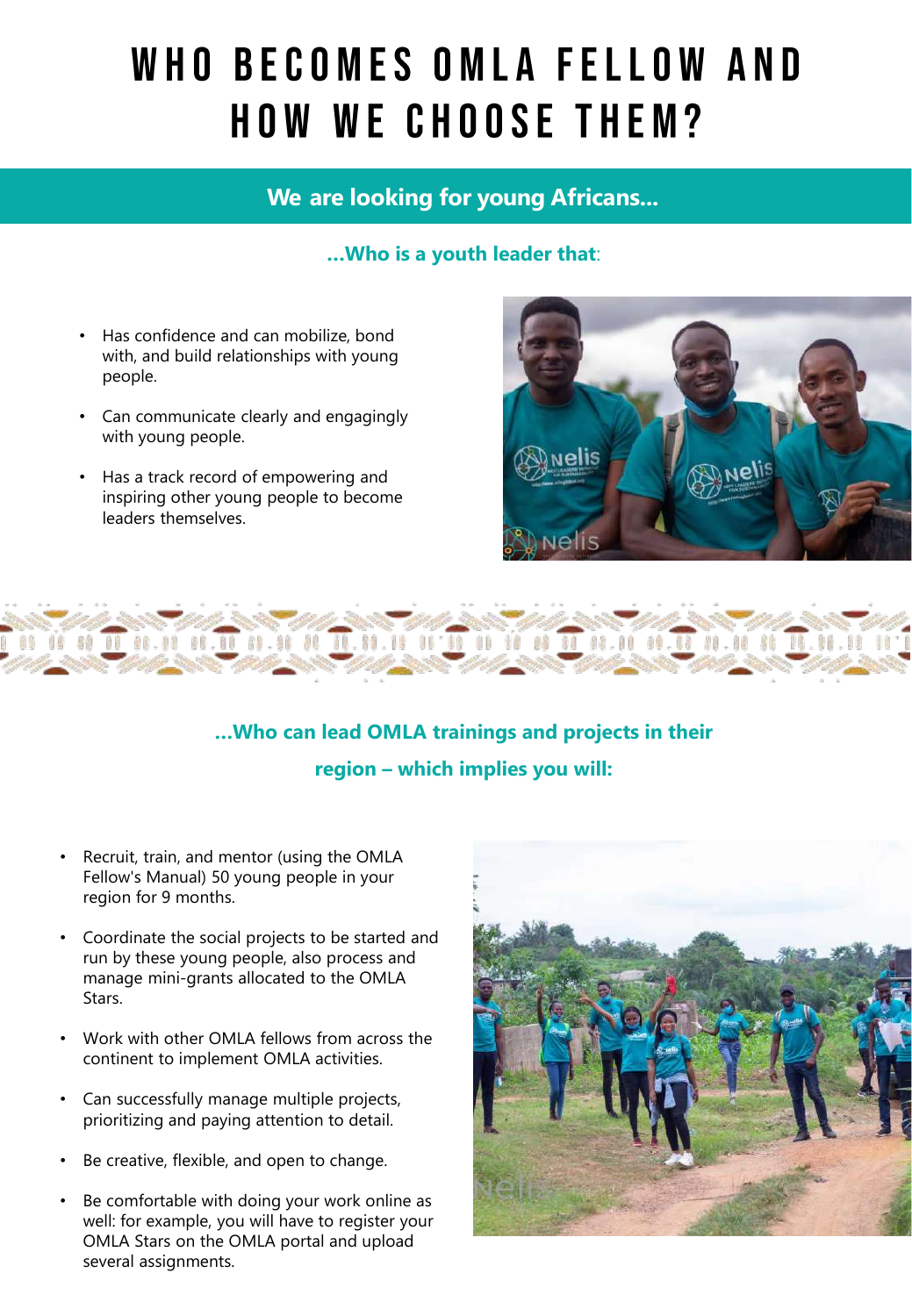## OMLA FELLOWSHIP APPLICATION

### **IDEALLY, WE ARE LOOKING FOR…**

Young people who want to be part of the OMLA movement of 1 million young Africans that will guide Africa to a better future by 2030.

#### **Application requirements**

Applicants should meet up with the following criteria:

- Under 40 years of age
- **Based in Africa**
- Fluent in English.
- Have the habit of reading and be committed to it; should be able to read and give an assessment of at least six out of all recommended books within nine (9) months.
- Have reliable access to a fast and stable internet connection.
- Able to commit at least one year as an OMLA Fellow, (This is not a full-time commitment. You can do this fellowship while you stay on your job).
- Able to travel.

#### **Terms of the fellowship**

OMLA Fellows will be selected for one year. Each fellow will receive a monthly fellowship stipend to cover costs of internet and other logistics incurred for training OMLA stars. In addition to intensive training and network building, OMLA will offer Fellows mentorship and a professional development support (given at the successful completion of the fellowship year).

#### **Application and selection process**



Application opens to young people across the continent

Selection and Interview

OMLA Fellowship Commencement Ceremony

Orientation

Fellows The Fellowship program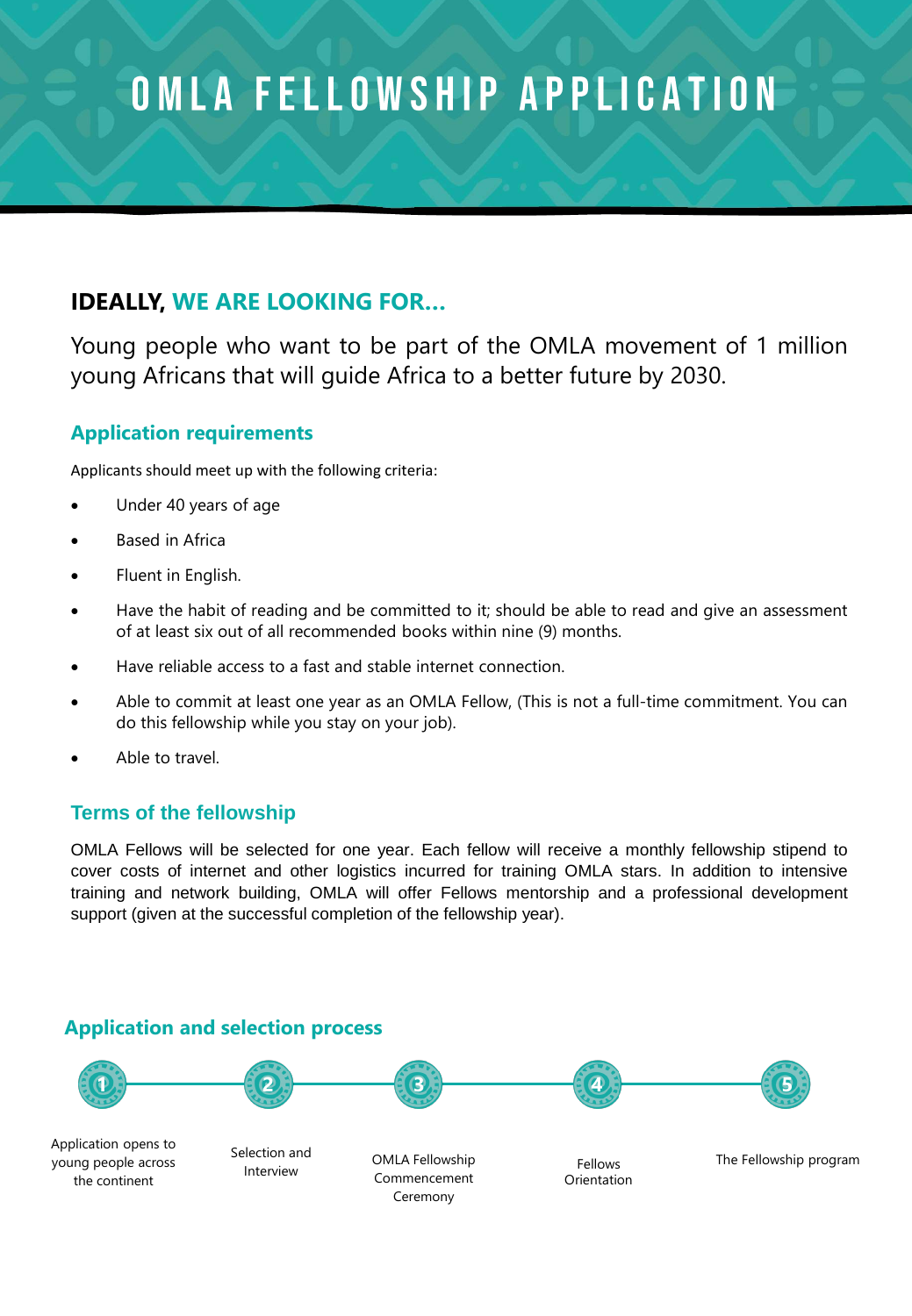## E OMLA FELLOWSHIP VISUA **FLOW**

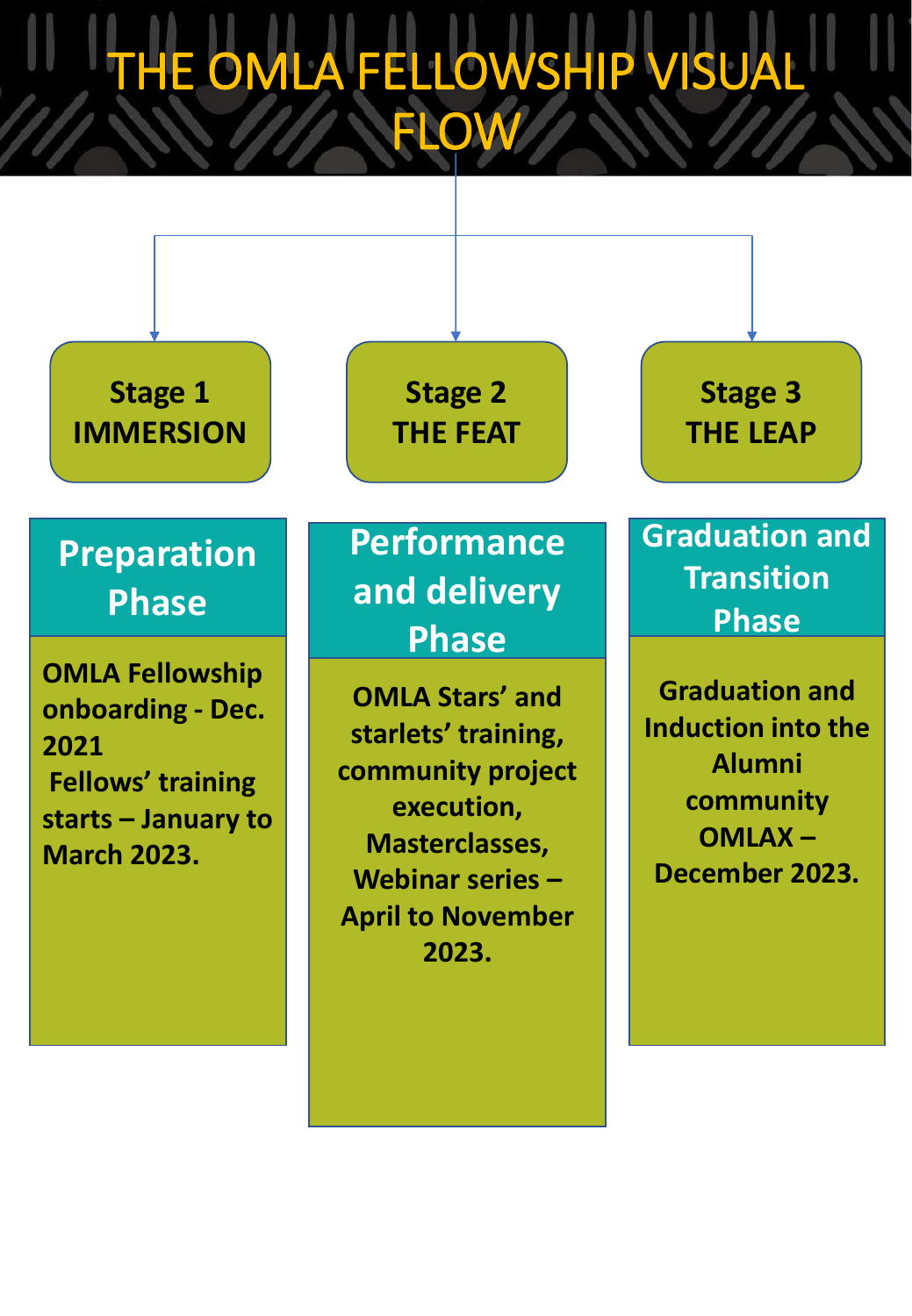## OMLA FELLOWSHIP 2023 - **CALCULUS**



54 Fellows (for the pilot phase), will be selected from across Africa to train and mentor 50 stars each in their respective countries.



2700 (50  $\times$  57) Stars grouped into teams of 10 per team will be trained by fellows and undergo community project in their respective communities.



13,500 (50  $\times$  270) Community Project recipients also known as startlets trained and supervised by stars.



16,257 (13500+2700+57) LEADERS (TRAINED ALTOGETHER AT THE END OF THE 2023 FELLOWSHIP).

\*\*\*Based on the outcomes, we will continue to review the model and increase the number of participants.